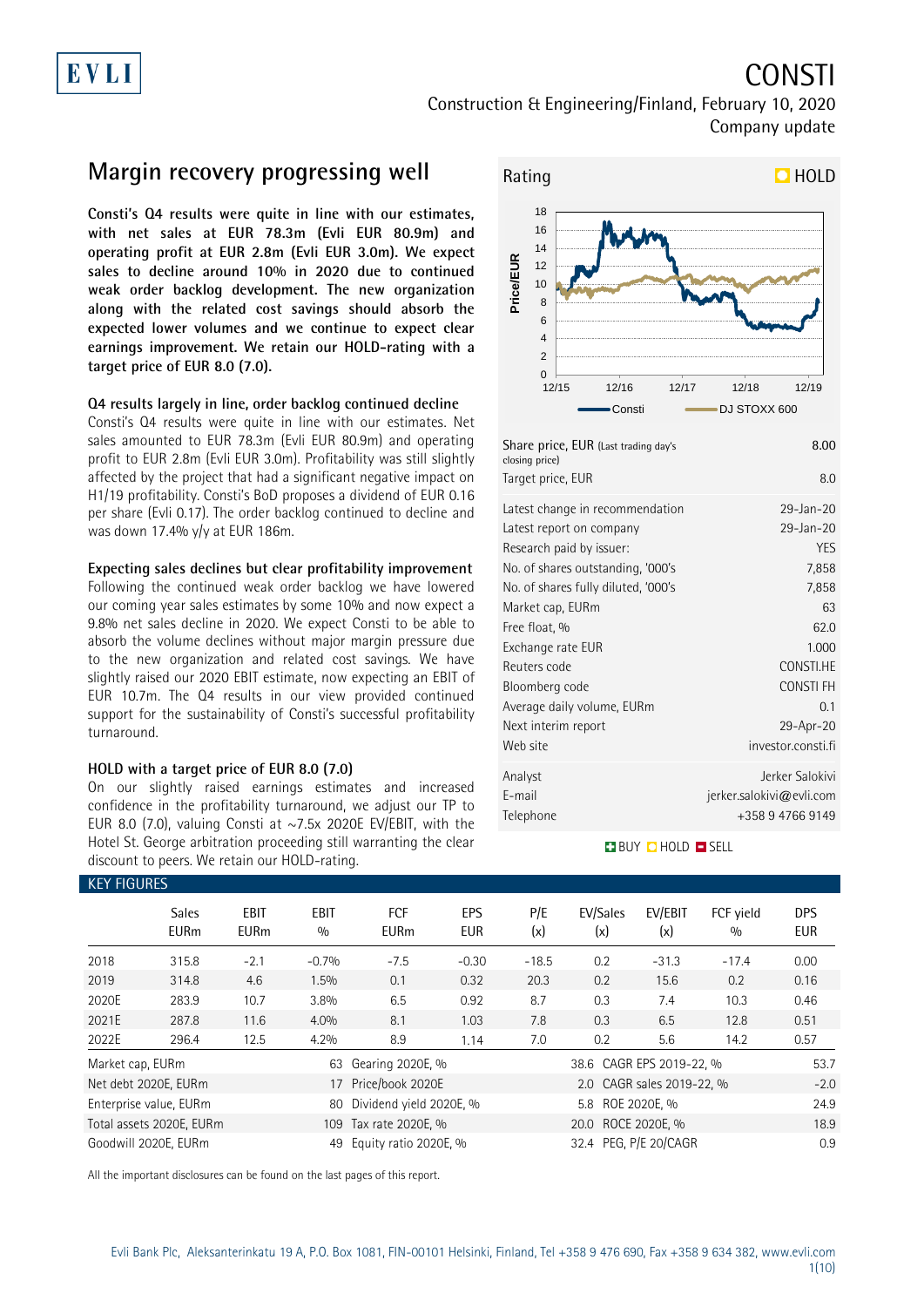## EVLI EQUITY RESEARCH **CONSTI**

Construction & Engineering/Finland, February 10, 2020 Company update

|                                   | <b>MCAP</b> |        | EV/EBITDA | EV/EBIT    |        |       | P/E    |         | Div. yield |
|-----------------------------------|-------------|--------|-----------|------------|--------|-------|--------|---------|------------|
| <b>Construction companies</b>     | <b>MEUR</b> | 19E    | 20E       | <b>19E</b> | 20E    | 19E   | 20E    | 19E     | 20E        |
| YIT                               | 1366        | 9.4x   | 8.9x      | 12.6x      | 11.2x  | 21.6x | 11.1x  | $4.6\%$ | $4.8\%$    |
| lSRV Yhtiöt                       | 77          |        | 22.2x     |            | 41.7x  |       |        | $0.0\%$ | $0.0\%$    |
| Lehto Group                       | 125         |        | 18.4x     |            | 27.4x  |       | 13.6x  | $0.0\%$ | $2.1\%$    |
| <b>Skanska</b>                    | 9207        | 9.0x   | 10.5x     | 12.5x      | 14.0x  | 15.8x | 15.8x  | $2.9\%$ | $3.1\%$    |
| INCC.                             | 1906        | 8.1x   | 7.0x      | 16.9x      | 11.9x  | 23.2x | 13.5x  | $3.2\%$ | $3.9\%$    |
| Peab                              | 2910        | 10.3x  | 9.0x      | 15.4x      | 12.8x  | 15.1x | 13.8x  | $4.2\%$ | $4.2\%$    |
| JM                                | 1948        | 12.4x  | 12.6x     | 12.4x      | 12.5x  | 13.9x | 13.9x  | $4.1\%$ | $4.4\%$    |
| Veidekke                          | 1591        | 12.3x  | 8.7x      | 25.2x      | 14.0x  | 20.2x | 13.0x  | $4.1\%$ | $4.4\%$    |
| Peer Group Average                | 2391        | 10.2x  | 12.2x     | 15.8x      | 18.2x  | 18.3x | 13.5x  | $2.9\%$ | $3.4\%$    |
| Peer Group Median                 | 1748        | 9.8x   | 9.7x      | 14.0x      | 13.4x  | 18.0x | 13.6x  | $3.6\%$ | 4.0 %      |
| Consti (Evli est.)                | 63          | 8.9x   | 5.7x      | 15.6x      | 7.4x   | 20.3x | 8.7x   | 2.5%    | 5.8%       |
| Consti prem./disc. to peer median |             | $-10%$ | $-42%$    | 12%        | $-44%$ | 13%   | $-36%$ |         |            |

Source Bloomberg, Evli Research

| <b>Building installations and</b> | <b>MCAP</b> |        | EV/EBITDA | EV/EBIT |        | P/E   |        |         | Div. yield |
|-----------------------------------|-------------|--------|-----------|---------|--------|-------|--------|---------|------------|
| services companies                | <b>EUR</b>  | 19E    | 20E       | 19E     | 20E    | 19E   | 20E    | 19E     | 20E        |
| <b>Caverion</b>                   | 1046        | 10.7x  | 8.3x      | 24.3x   | 15.8x  | 33.2x | 18.4x  | 1.9%    | $3.2\%$    |
| Bravida Holding                   | 1677        | 11.7x  | 10.6x     | 15.2x   | 13.4x  | 19.6x | 17.8x  | $2.4\%$ | $2.8\%$    |
| <b>MITIE Group</b>                | 592         | 6.3x   | 5.9x      | 9.1x    | 8.6x   | 8.9x  | 8.4x   | 2.9%    | $2.9\%$    |
| ISS A/S                           | 4207        | 10.2x  | 8.8x      | 14.7x   | 12.6x  | 16.2x | 12.8x  | $4.5\%$ | $4.6\%$    |
| Bilfinger                         | 1424        | 9.0x   | 7.0x      | 20.0x   | 10.9x  | 21.4x | 13.9x  | $3.1\%$ | $3.3\%$    |
| Instalco                          | 658         | 14.4x  | 13.2x     | 16.2x   | 15.6x  | 19.0x | 17.4x  | $1.3\%$ | $1.4\%$    |
| Peer Group Average                | 1601        | 10.4x  | 9.0x      | 16.6x   | 12.8x  | 19.7x | 14.8x  | $2.7\%$ | $3.0\%$    |
| Peer Group Median                 | 1424        | 10.2x  | 8.3x      | 15.2x   | 12.6x  | 19.6x | 13.9x  | $2.9\%$ | $3.2\%$    |
| Consti (Evli est.)                | 63          | 8.9x   | 5.7x      | 15.6x   | 7.4x   | 20.3x | 8.7x   | 2.5%    | 5.8 %      |
| Consti prem./disc. to peer median |             | $-13%$ | $-32%$    | 3%      | $-41%$ | 4%    | $-38%$ |         |            |

Source Bloomberg, Evli Research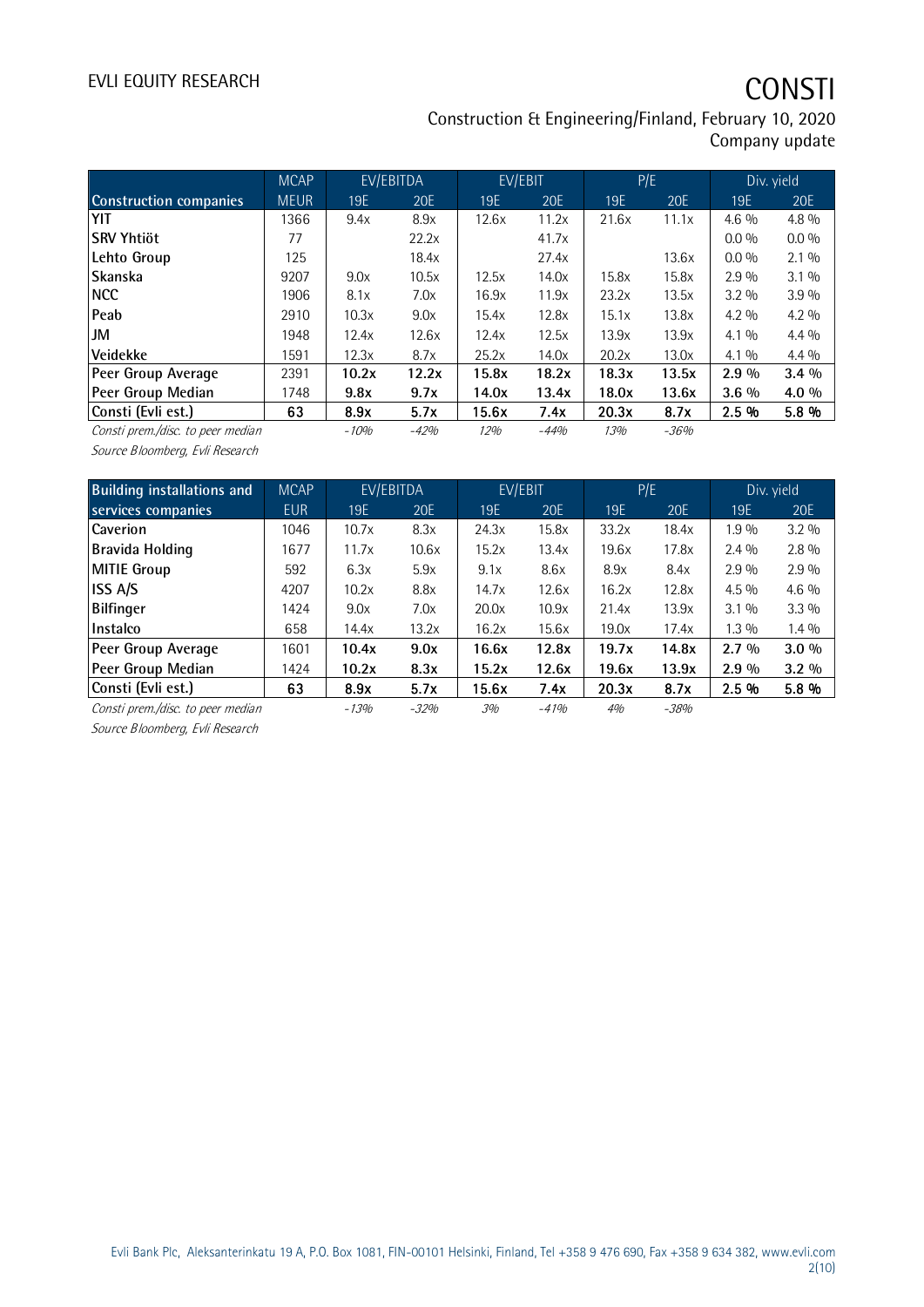| <b>INTERIM FIGURES</b>               |         |         |         |         |         |         |         |         |         |         |         |         |
|--------------------------------------|---------|---------|---------|---------|---------|---------|---------|---------|---------|---------|---------|---------|
| EVLI ESTIMATES, EURm                 | 201901  | 201902  | 201903  | 201904  | 2019    | 2020Q1E | 2020Q2E | 2020Q3E | 2020Q4E | 2020E   | 2021E   | 2022E   |
| Net sales                            | 73.5    | 81.2    | 81.8    | 78.3    | 314.8   | 61.1    | 71.6    | 72.4    | 78.8    | 283.9   | 287.8   | 296.4   |
| EBITDA                               | 0.5     | 1.0     | 3.0     | 3.6     | 8.1     | 2.8     | 3.6     | 3.7     | 4.2     | 14.1    | 15.0    | 16.0    |
| EBITDA margin (%)                    | 0.7     | 1.3     | 3.6     | 4.7     | 2.6     | 4.5     | 5.0     | 5.0     | 5.3     | 5.0     | 5.2     | 5.4     |
| EBIT                                 | $-0.4$  | 0.1     | 2.1     | 2.8     | 4.6     | 1.9     | 2.7     | 2.8     | 3.3     | 10.7    | 11.6    | 12.5    |
| EBIT margin (%)                      | $-0.5$  | 0.1     | 2.6     | 3.6     | 1.5     | 3.1     | 3.8     | 3.9     | 4.2     | 3.8     | 4.0     | 4.2     |
| Net financial items                  | $-0.2$  | $-0.4$  | $-0.3$  | $-0.3$  | $-1.2$  | $-0.3$  | $-0.3$  | $-0.3$  | $-0.3$  | $-1.2$  | $-1.0$  | $-0.8$  |
| Pre-tax profit                       | $-0.6$  | $-0.3$  | 1.8     | 2.5     | 3.4     | 1.6     | 2.4     | 2.5     | 3.0     | 9.5     | 10.6    | 11.7    |
| Tax                                  | 0.1     | 0.1     | $-0.4$  | $-0.6$  | $-0.7$  | $-0.3$  | $-0.5$  | $-0.5$  | $-0.6$  | $-1.9$  | $-2.1$  | $-2.3$  |
| Tax rate (%)                         | 20.1    | 19.6    | 20.0    | 22.2    | 21.6    | 20.0    | 20.0    | 20.0    | 20.0    | 20.0    | 20.0    | 20.0    |
| Net profit                           | $-0.5$  | $-0.3$  | 1.4     | 1.9     | 2.5     | 1.2     | 1.8     | 1.9     | 2.3     | 7.2     | 8.1     | 9.0     |
| <b>EPS</b>                           | $-0.06$ | $-0.04$ | 0.18    | 0.24    | 0.32    | 0.15    | 0.23    | 0.24    | 0.29    | 0.92    | 1.03    | 1.14    |
| EPS adjusted (diluted no. of shares) | $-0.06$ | $-0.04$ | 0.18    | 0.24    | 0.32    | 0.15    | 0.23    | 0.24    | 0.29    | 0.92    | 1.03    | 1.14    |
| Dividend per share                   | 0.00    | 0.00    | 0.00    | 0.00    | 0.16    | 0.00    | 0.00    | 0.00    | 0.00    | 0.46    | 0.51    | 0.57    |
| SALES, EURm                          |         |         |         |         |         |         |         |         |         |         |         |         |
| Housing Companies                    | 28.3    | 27.7    | 30.4    | 24.0    | 110.4   | 22.0    | 25.8    | 26.0    | 28.3    | 102.1   | 103.0   | 106.1   |
| Corporations                         | 27.6    | 31.7    | 27.9    | 31.8    | 119.1   | 21.6    | 25.3    | 25.6    | 27.8    | 100.2   | 99.8    | 102.7   |
| Public Sector                        | 5.3     | 8.3     | 10.5    | 9.8     | 33.9    | 7.3     | 8.6     | 8.7     | 9.5     | 34.1    | 34.2    | 35.2    |
| <b>Building Technology</b>           | 16.4    | 18.8    | 18.0    | 16.6    | 69.7    | 13.7    | 16.1    | 16.3    | 17.7    | 63.8    | 67.5    | 69.5    |
| Elimination                          | $-4.1$  | $-5.2$  | $-5.0$  | $-3.9$  | $-18.2$ | $-3.5$  | $-4.1$  | $-4.2$  | $-4.6$  | $-16.4$ | $-16.6$ | $-17.1$ |
| Total                                | 73.5    | 81.2    | 81.8    | 78.3    | 314.8   | 61.1    | 71.6    | 72.4    | 78.8    | 283.9   | 287.8   | 296.4   |
| SALES GROWTH, Y/Y %                  |         |         |         |         |         |         |         |         |         |         |         |         |
| Housing Companies                    | 58.6    | 10.2    | 4.9     | $-25.9$ | 5.8     | $-22.3$ | $-6.9$  | $-14.2$ | 17.9    | $-7.5$  | 0.8     | 3.0     |
| Corporations                         | 6.4     | $-4.3$  | $-15.9$ | $-24.3$ | $-11.3$ | $-22.0$ | $-20.3$ | $-8.4$  | $-12.5$ | $-15.8$ | $-0.5$  | 3.0     |
| <b>Public Sector</b>                 | 75.1    | 116.8   | 161.4   | 36.6    | 88.0    | 39.3    | 3.7     | $-17.6$ | $-3.2$  | 0.6     | 0.4     | 3.0     |
| <b>Building Technology</b>           | $-8.4$  | $-6.9$  | 7.2     | $-18.5$ | $-7.2$  | $-16.1$ | $-14.2$ | $-9.6$  | 6.8     | $-8.4$  | 5.7     | 3.0     |
| Elimination                          | 67.8    | 16.8    | 24.5    | $-23.5$ | 13.6    | $-14.3$ | $-20.4$ | $-15.9$ | 15.9    | $-10.0$ | 1.3     | 3.0     |
| Total                                | 18.0    | 4.4     | 3.7     | $-19.1$ | $-0.3$  | $-16.8$ | $-11.9$ | $-11.6$ | 0.7     | $-9.8$  | 1.4     | 3.0     |
| EBIT, EURm                           |         |         |         |         |         |         |         |         |         |         |         |         |
| Group                                | $-0.4$  | 0.1     | 2.1     | 2.8     | 4.6     | 1.9     | 2.7     | 2.8     | 3.3     | 10.7    | 11.6    | 12.5    |
| Total                                | $-0.4$  | 0.1     | 2.1     | 2.8     | 4.6     | 1.9     | 2.7     | 2.8     | 3.3     | 10.7    | 11.6    | 12.5    |
| EBIT margin, %                       |         |         |         |         |         |         |         |         |         |         |         |         |
| Total                                | $-0.5$  | 0.1     | 2.6%    | 3.6     | 1.5     | 3.1     | 3.8     | 3.9     | 4.2     | 3.8     | 4.0     | 4.2     |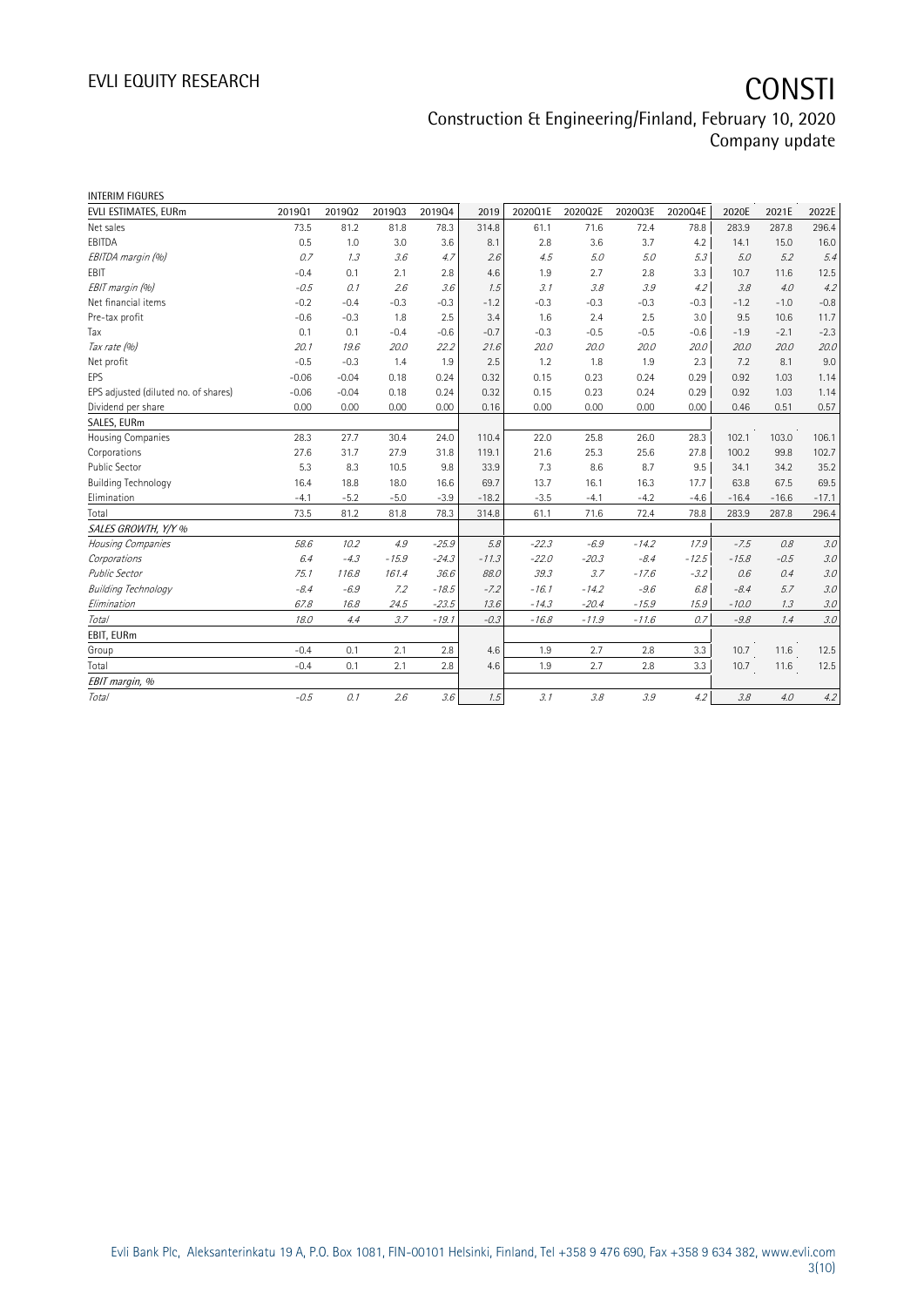| INCOME STATEMENT, EURm                   | 2015                | 2016         | 2017                | 2018           | 2019           | 2020E               | 2021E          | 2022E          |
|------------------------------------------|---------------------|--------------|---------------------|----------------|----------------|---------------------|----------------|----------------|
| Sales                                    | 256.2               | 261.5        | 300.2               | 315.8          | 314.8          | 283.9               | 287.8          | 296.4          |
| Sales growth (%)                         | 18.6                | 2.1          | 14.8                | 5.2            | $-0.3$         | $-9.8$              | 1.4            | 3.0            |
| EBITDA                                   | 12.6                | 13.1         | 1.7                 | $-0.5$         | 8.1            | 14.1                | 15.0           | 16.0           |
| EBITDA margin (%)                        | 4.9                 | 5.0          | 0.6                 | $-0.1$         | 2.6            | 5.0                 | 5.2            | 5.4            |
| Depreciation                             | $-2.1$              | $-2.1$       | $-2.1$              | $-1.7$         | $-3.5$         | $-3.4$              | $-3.4$         | $-3.5$         |
| EBITA                                    | 10.5                | 10.9         | $-0.4$              | $-2.1$         | 4.6            | 10.7                | 11.6           | 12.5           |
| Goodwill amortization / writedown        | 0.0                 | 0.0          | 0.0                 | 0.0            | 0.0            | 0.0                 | 0.0            | 0.0            |
| EBIT                                     | 10.5                | 10.9         | $-0.4$              | $-2.1$         | 4.6            | 10.7                | 11.6           | 12.5           |
| EBIT margin (%)                          | 4.1                 | 4.2          | $-0.1$              | $-0.7$         | 1.5            | 3.8                 | 4.0            | 4.2            |
| Reported EBIT                            | 8.4                 | 10.9         | $-0.4$              | $-2.1$         | 4.6            | 10.7                | 11.6           | 12.5           |
| EBIT margin (reported) (%)               | 3.3                 | 4.2          | $-0.1$              | $-0.7$         | 1.5            | 3.8                 | 4.0            | 4.2            |
| Net financials                           | $-4.4$              | $-0.9$       | $-0.8$              | $-0.7$         | $-1.2$         | $-1.2$              | $-1.0$         | $-0.8$         |
| Pre-tax profit                           | 6.2                 | 10.1         | $-1.2$              | $-2.8$         | 3.4            | 9.5                 | 10.6           | 11.7           |
| Taxes                                    | $-0.8$              | $-2.1$       | 0.1                 | 0.5            | $-0.7$         | $-1.9$              | $-2.1$         | $-2.3$         |
| Minority shares                          | 0.0                 | 0.0          | 0.0                 | 0.0            | 0.0            | 0.0                 | 0.0            | 0.0            |
| Net profit                               | 3.3                 | 8.0          | $-1.1$              | $-2.3$         | 2.5            | 7.2                 | 8.1            | 9.0            |
| Cash NRIs                                | $-2.1$              | 0.0          | 0.0                 | 0.0            | 0.0            | 0.0                 | 0.0            | 0.0            |
| Non-cash NRIs                            | 0.0                 | 0.0          | 0.0                 | 0.0            | 0.0            | 0.0                 | 0.0            | 0.0            |
| <b>BALANCE SHEET, EURm</b>               |                     |              |                     |                |                |                     |                |                |
| Assets                                   |                     |              |                     |                |                |                     |                |                |
| Fixed assets                             | 6                   | 6            | 5                   | $\overline{4}$ | $\overline{4}$ | $\overline{4}$      | $\overline{4}$ | $\overline{4}$ |
| Goodwill                                 | 43                  | 44           | 49                  | 49             | 49             | 49                  | 49             | 49             |
| Right of use assets                      | $\mathbf 0$         | $\mathbf 0$  | 0                   | $\overline{4}$ | 3              | 3                   | $\sqrt{3}$     | 3              |
| Inventory                                | $\mathbf{1}$        | $\mathbf{1}$ | $\mathbf{1}$        | $\overline{1}$ | $\mathbf{1}$   | $\mathbf{1}$        | $\mathbf{1}$   | $\mathbf{1}$   |
| Receivables                              | 36                  | 39           | 36                  | 53             | 50             | 45                  | 46             | 47             |
| Liquid funds                             | $\overline{4}$      | 9            | 10                  | 3              | 10             | $\overline{7}$      | $\overline{7}$ | $\overline{7}$ |
| Total assets                             | 91                  | 98           | 101                 | 115            | 117            | 109                 | 110            | 112            |
| Liabilities                              |                     |              |                     |                |                |                     |                |                |
| Shareholder's equity                     | 25                  | 30           | 25                  | 23             | 26             | 32                  | 37             | 42             |
| Minority interest                        | $\mathbf 0$         | $\mathbf 0$  | 0                   | $\mathbf 0$    | $\mathbf 0$    | $\mathbf 0$         | $\mathbf 0$    | $\mathbf 0$    |
| Convertibles                             | $\mathbf 0$         | $\mathbf 0$  | $\mathsf{O}\xspace$ | $\mathbf 0$    | 3              | 3                   | 3              | 3              |
| Lease liabilities                        | $\mathsf{O}\xspace$ | $\mathbf 0$  | 0                   | $\overline{4}$ | $\overline{4}$ | 3                   | 3              | 3              |
| Deferred taxes                           | $\mathbf 0$         | $\mathbf 0$  | 0                   | $\mathbf 0$    | $\mathbf 0$    | $\mathsf{O}\xspace$ | $\mathbf 0$    | $\mathbf 0$    |
| Interest bearing debt                    | 21                  | 21           | 22                  | 23             | 25             | 18                  | 13             | $9\,$          |
| Non-interest bearing current liabilities | 43                  | 46           | 52                  | 62             | 56             | 50                  | 51             | 53             |
| Other interest-free debt                 | $\mathbf 0$         | $\mathbf 0$  | $\mathsf{O}\xspace$ | $\mathbf 0$    | $\mathbf 0$    | $\mathbf 0$         | $\mathbf 0$    | $\mathbf 0$    |
| Total liabilities                        | 91                  | 98           | 101                 | 115            | 117            | 109                 | 110            | 112            |
| CASH FLOW, EURm                          |                     |              |                     |                |                |                     |                |                |
| + EBITDA                                 | 13                  | 13           | $\overline{2}$      | $\mathbf 0$    | 8              | 14                  | 15             | 16             |
| - Net financial items                    | $-4$                | $-1$         | $-1$                | $-1$           | $-1$           | $-1$                | $-1$           | $-1$           |
| - Taxes                                  | $-1$                | $-1$         | $-1$                | $\mathbb O$    | $\mathbf 0$    | $-2$                | $-2$           | $-2$           |
| - Increase in Net Working Capital        | $\overline{2}$      | $\mathbf 0$  | $9\,$               | $-5$           | $-3$           | $-1$                | $\mathbf 0$    | $\mathbf 0$    |
| $+/-$ Other                              | $-2$                | $\mathbf 0$  | $\mathsf{O}\xspace$ | $\mathbf 0$    | $\mathbf 0$    | $\mathsf{O}\xspace$ | $\mathbf 0$    | $\mathbf 0$    |
| $=$ Cash flow from operations            | $\overline{7}$      | 11           | 9                   | $-7$           | $\overline{4}$ | 10                  | 12             | 13             |
| - Capex                                  | $-1$                | $-2$         | $-1$                | $-1$           | $-4$           | $-4$                | $-4$           | $-4$           |
| - Acquisitions                           | $\overline{0}$      | $-1$         | $-4$                | $\mathbf 0$    | $\mathbf 0$    | $\mathsf{O}\xspace$ | $\mathbf 0$    | $\mathbf 0$    |
| + Divestments                            | $\mathbf 0$         | $\mathbf 0$  | $\mathbf{1}$        | $\mathbf{1}$   | $\mathbf 0$    | $\mathsf{O}\xspace$ | $\mathbf 0$    | $\mathbf 0$    |
| = Free cash flow                         | 6                   | 8            | $\overline{4}$      | -8             | $\mathbf 0$    | $\overline{7}$      | 8              | $\,9$          |
| +/- New issues/buybacks                  | 21                  | $\mathbf 0$  | $\mathbf{1}$        | $\mathbf 0$    | 0              | $\mathbf 0$         | $\mathbf 0$    | $\mathbf 0$    |
| - Paid dividend                          | $\mathbf 0$         | $-3$         | $-4$                | $\mathbf 0$    | $\overline{0}$ | $-1$                | -4             | $-4$           |
| $+/-$ Other                              | $-33$               | $\mathbf 0$  | $-1$                | $\mathbf{1}$   | 6              | $-8$                | $-4$           | $-5$           |
| Change in cash                           | $-6$                | 5            | $\mathbf 0$         | $-6$           | $\overline{7}$ | $-3$                | $\mathbf 0$    | $\overline{0}$ |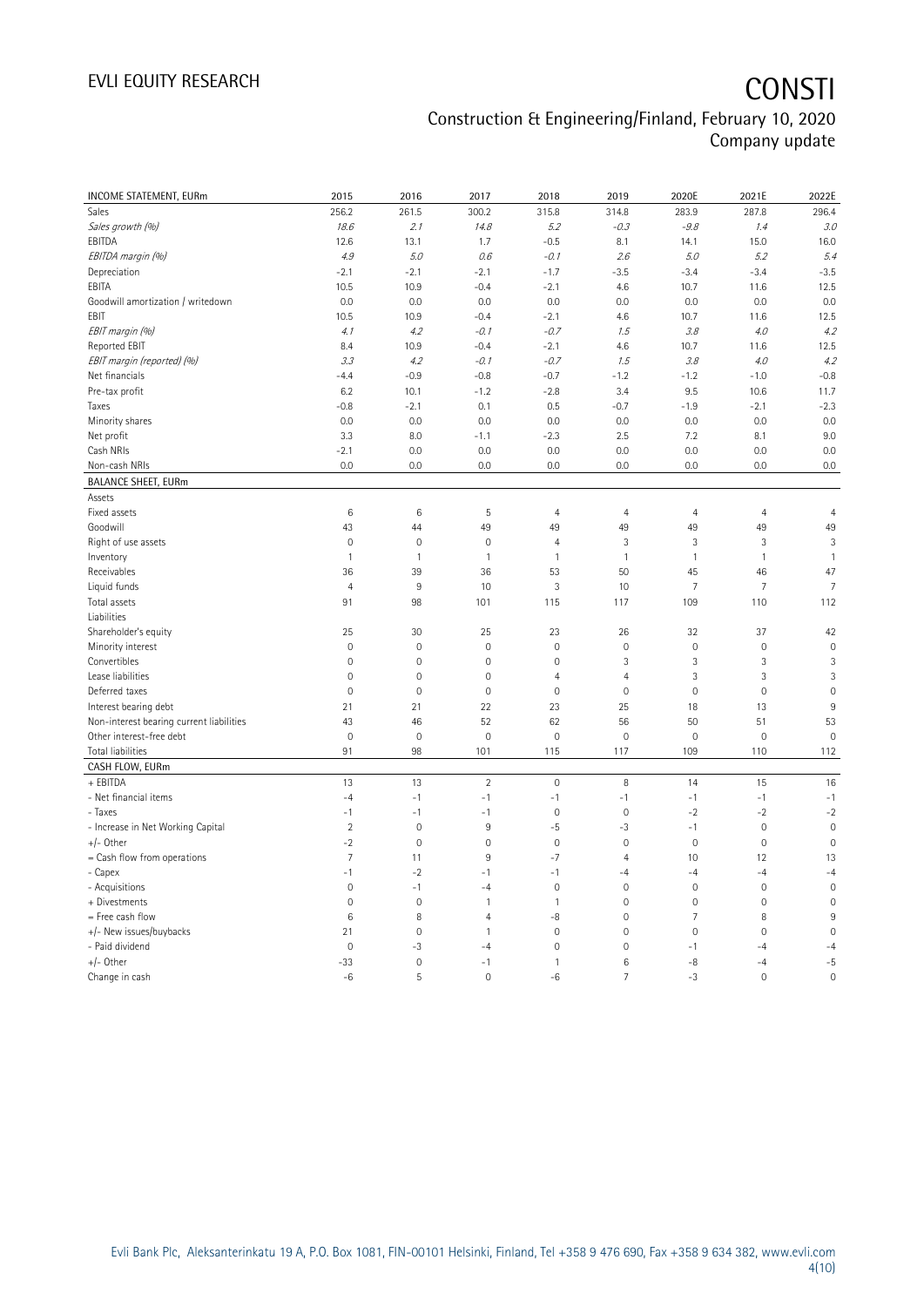| <b>KEY FIGURES</b>                                              | 2016    | 2017           | 2018        | 2019           | 2020E          | 2021E  | 2022E          |
|-----------------------------------------------------------------|---------|----------------|-------------|----------------|----------------|--------|----------------|
| M-cap                                                           | 112     | 66             | 43          | 50             | 63             | 63     | 63             |
| Net debt (excl. convertibles)                                   | 12      | 12             | 23          | 19             | 14             | $\,9$  | $\overline{4}$ |
| Enterprise value                                                | 125     | 78             | 67          | 72             | 80             | 75     | 70             |
| Sales                                                           | 262     | 300            | 316         | 315            | 284            | 288    | 296            |
| EBITDA                                                          | 13      | $\overline{2}$ | $\mathbf 0$ | 8              | 14             | 15     | 16             |
| EBIT                                                            | 11      | $\mathbf 0$    | $-2$        | 5              | 11             | 12     | 13             |
| Pre-tax                                                         | 10      | $-1$           | $-3$        | 3              | 10             | 11     | 12             |
| Earnings                                                        | 8       | $-1$           | $-2$        | $\overline{2}$ | $\overline{7}$ | 8      | 9              |
| Equity book value (excl. minorities)                            | 30      | 25             | 23          | 26             | 32             | 37     | 42             |
| Valuation multiples                                             |         |                |             |                |                |        |                |
| EV/sales                                                        | 0.5     | 0.3            | 0.2         | 0.2            | 0.3            | 0.3    | 0.2            |
| EV/EBITDA                                                       | 9.5     | 45.3           | $-143.6$    | 8.9            | 5.7            | 5.0    | 4.4            |
| EV/EBITA                                                        | 11.4    | $-207.0$       | $-31.3$     | 15.6           | 7.4            | 6.5    | 5.6            |
| EV/EBIT                                                         | 11.4    | $-207.0$       | $-31.3$     | 15.6           | 7.4            | 6.5    | 5.6            |
| EV/OCF                                                          | 11.7    | 8.8            | $-9.9$      | 19.7           | 7.9            | 6.5    | 5.6            |
| EV/FCFF                                                         | 13.8    | 14.9           | $-9.6$      | 31.9           | 8.7            | 7.0    | 6.1            |
| P/FCFE                                                          | 13.5    | 14.6           | $-5.7$      | 523.9          | 9.7            | 7.8    | 7.0            |
| P/E                                                             | 14.1    | $-61.0$        | $-18.5$     | 20.3           | 8.7            | 7.8    | 7.0            |
| P/B                                                             | 3.8     | 2.6            | 1.8         | 1.9            | 2.0            | 1.7    | 1.5            |
| Target EV/EBITDA                                                | $0.0$   | 0.0            | 0.0         | $O.O$          | 5.7            | 5.0    | 4.4            |
| Target EV/EBIT                                                  | O.O     | 0.0            | 0.0         | 0.0            | 7.4            | 6.5    | 5.6            |
| Target EV/FCF                                                   | 0.0     | 0.0            | 0.0         | 0.0            | 12.3           | 9.3    | 7.9            |
| Target P/B                                                      | $0.0\,$ | $O.O$          | 0.0         | $O.O$          | 2.0            | 1.7    | 1.5            |
| Target P/E                                                      | 0.0     | 0.0            | 0.0         | $O.O$          | 8.7            | 7.8    | 7.0            |
| Per share measures                                              |         |                |             |                |                |        |                |
| Number of shares                                                | 7,621   | 7,621          | 7,858       | 7,858          | 7,858          | 7,858  | 7,858          |
| Number of shares (diluted)                                      | 7,621   | 7,621          | 7,858       | 7,858          | 7,858          | 7,858  | 7,858          |
|                                                                 |         |                |             |                |                | 1.03   |                |
| EPS                                                             | 1.05    | $-0.14$        | $-0.30$     | 0.32           | 0.92           |        | 1.14           |
| Operating cash flow per share                                   | 1.40    | 1.16           | $-0.85$     | 0.47           | 1.29           | 1.47   | 1.61           |
| Free cash flow per share                                        | 1.09    | 0.59           | $-0.96$     | 0.01           | 0.83           | 1.03   | 1.14           |
| Book value per share                                            | 3.89    | 3.32           | 2.98        | 3.33           | 4.09           | 4.66   | 5.29           |
| Dividend per share                                              | 0.54    | 0.00           | 0.00        | 0.16           | 0.46           | 0.51   | 0.57           |
| Dividend payout ratio, %                                        | 51.5    | 0.0            | 0.0         | 50.8           | 50.0           | 50.0   | 50.0           |
| Dividend yield, %                                               | 3.7     | 0.0            | 0.0         | 2.0            | 5.8            | 6.4    | 7.1            |
| FCF yield, %                                                    | 7.4     | 6.8            | $-17.4$     | 0.2            | 10.3           | 12.8   | 14.2           |
| Efficiency measures                                             |         |                |             |                |                |        |                |
| ROE                                                             | 29.5    | $-3.9$         | $-9.6$      | 10.0           | 24.9           | 23.5   | 23.0           |
| ROCE                                                            | 22.7    | $-0.6$         | $-4.2$      | 8.6            | 18.9           | 20.8   | 22.3           |
| Financial ratios                                                |         |                |             |                |                |        |                |
| Inventories as % of sales                                       | 0.2     | 0.2            | 0.2         | 0.2            | 0.2            | 0.2    | 0.2            |
| Receivables as % of sales                                       | 14.7    | 12.1           | 16.8        | 15.8           | 15.8           | 15.8   | 15.8           |
| Non-interest bearing liabilities as % of sales                  | 17.5    | 17.3           | 19.5        | 17.8           | 17.8           | 17.8   | 17.8           |
| NWC/sales, %                                                    | $-2.6$  | $-5.0$         | $-2.5$      | $-1.7$         | $-1.7$         | $-1.7$ | $-1.7$         |
|                                                                 | 0.7     | 0.5            | 0.4         | 1.3            | 1.3            | 1.2    | 1.2            |
| Operative CAPEX/sales, %<br>CAPEX/sales (incl. acquisitions), % | 0.4     | $-0.8$         | 0.4         | 1.3            | 1.3            | 1.2    | 1.2            |
| FCFF/EBITDA                                                     | 0.7     | 3.0            | 15.0        | 0.3            | 0.6            | 0.7    | 0.7            |
| Net debt/EBITDA, book-weighted                                  | 0.9     | 7.0            | $-50.5$     | 2.3            | 1.0            | 0.6    | 0.3            |
| Debt/equity, market-weighted                                    | 0.2     | 0.3            | 0.5         | 0.5            | 0.3            | 0.2    | 0.1            |
| Equity ratio, book-weighted                                     | 34.8    | 28.8           | 24.4        | 29.8           | 32.4           | 36.3   | 40.1           |
| Gearing, %                                                      | 40.8    | 47.7           | 100.0       | 64.4           | 38.6           | 23.1   | 9.6            |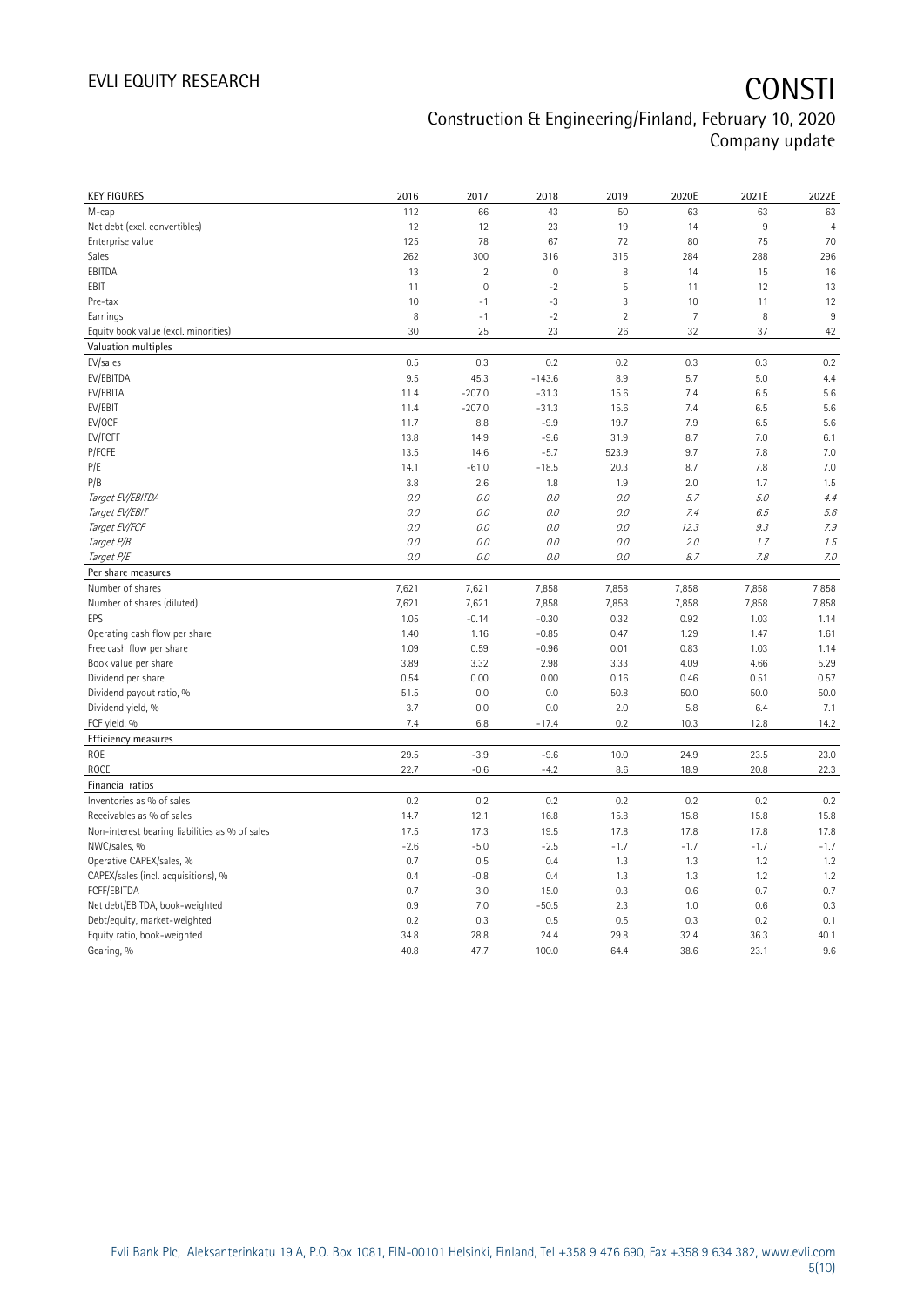COMPANY DESCRIPTION: Consti is one of the leading renovation and technical service companies in Finland. Consti has a comprehensive service offering covering technical building services, residential pipeline renovation, renovation contracting, building facade repair and maintenance, and other renovation and technical services for residential and non-residential properties. Consti was established in 2008 to meet the growing need for repair and construction work.

INVESTMENT CASE: Consti should seek to regain healthier levels of profitability after a period of weaker profitability during the past few years driven by a number of weak margin projects. Reorganisations and more disciplined bidding procedures support the profitability outlook, although the latter has had an unfavourable impact on the order backlog. In the near-term the decline in order backlog along with an anticipated increase in competition following a slow-down in new construction volumes pose growth challenges. The long-term market outlook, however, remains favourable due to among other things a large aging building stock, and the renovation market is expected to see steady growth.

| <b>OWNERSHIP STRUCTURE</b>                 | <b>SHARES</b> | <b>EURm</b> | 0/0  |
|--------------------------------------------|---------------|-------------|------|
| Danske Invest Finnish Equity Fund          | 558,708       | 4.470       | 7.1% |
| Evli Finnish Small Cap Fund                | 454,200       | 3.634       | 5.8% |
| Korkeela Esa Sakari                        | 434,133       | 3.473       | 5.5% |
| Ilmarinen Mutual Pension Insurance Company | 400,000       | 3.200       | 5.1% |
| Wipunen varainhallinta Oy                  | 379,077       | 3.033       | 4.8% |
| Riikantorppa Oy                            | 379,077       | 3.033       | 4.8% |
| Kivi Risto Juhani                          | 377,937       | 3.023       | 4.8% |
| Kalervo Markku                             | 298,692       | 2.390       | 3.8% |
| Korkeela Antti Petteri                     | 276,894       | 2.215       | 3.5% |
| OP-Finland Small Firms Fund                | 231,792       | 1.854       | 2.9% |
| Ten largest                                | 3,790,510     | 30.324      | 48%  |
| Residual                                   | 4,067,757     | 32.542      | 52%  |
| Total                                      | 7,858,267     | 62.866      | 100% |

| <b>EARNINGS CALENDAR</b> |           |
|--------------------------|-----------|
| April 29, 2020           | Q1 report |
| July 24, 2020            | Q2 report |
| October 28, 2020         | Q3 report |
|                          |           |
| OTHER EVENTS             |           |
| April 06, 2020           | AGM       |

### COMPANY MISCELLANEOUS

CFO: Joni Sorsanen Tel: +358 10 288 6000 IR: Ismo Heikkilä

CEO: Esa Korkeela **Hopeatie 2, 6. krs, 00440 Helsinki, Finland**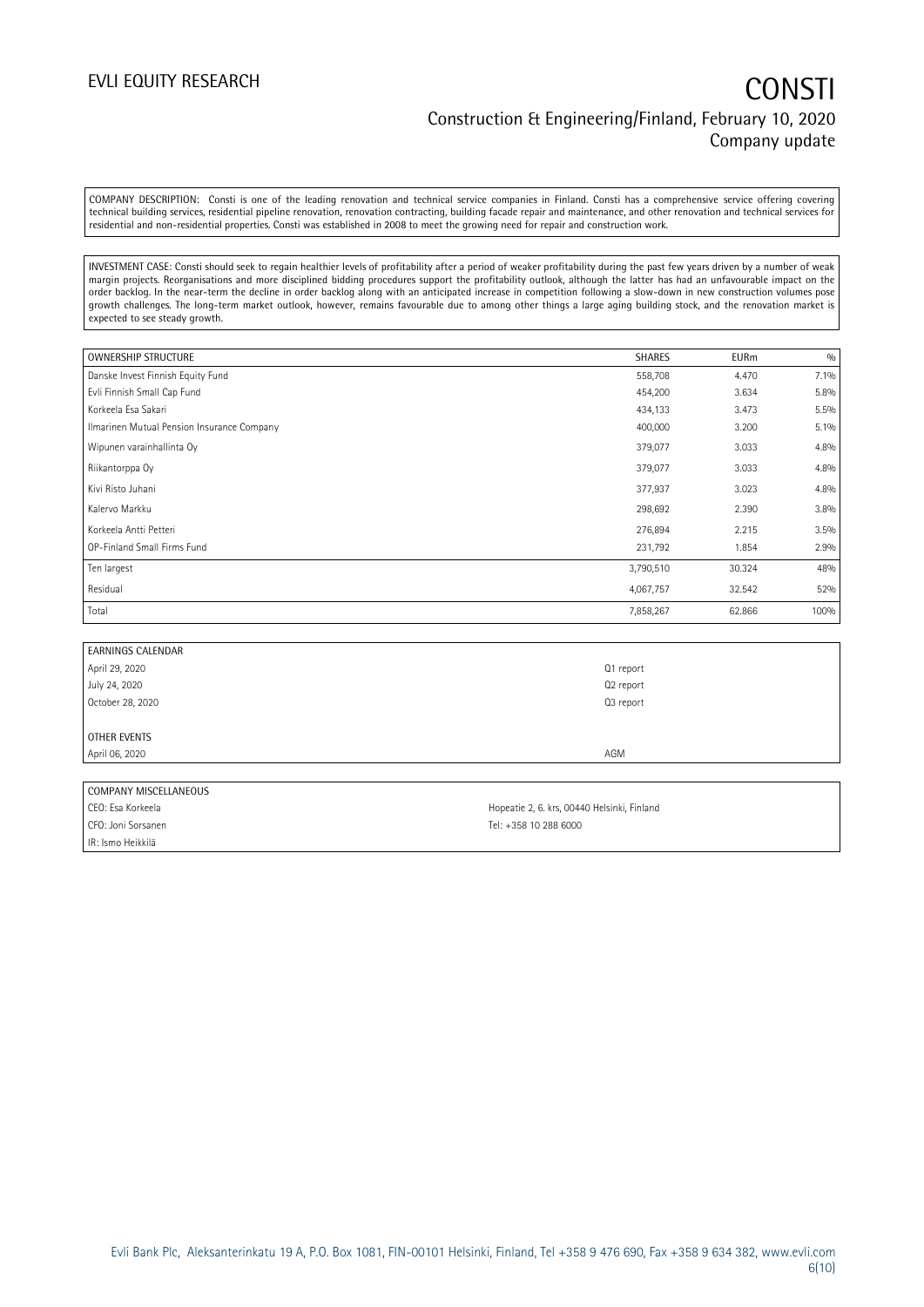DEFINITIONS

| P/E                                                                              | EPS                                                                                               |
|----------------------------------------------------------------------------------|---------------------------------------------------------------------------------------------------|
|                                                                                  |                                                                                                   |
| Price per share<br>Earnings per share                                            | Profit before extraord. items and taxes-income taxes + minority interest<br>Number of shares      |
|                                                                                  |                                                                                                   |
| P/BV                                                                             | <b>DPS</b>                                                                                        |
|                                                                                  |                                                                                                   |
| Price per share                                                                  | Dividend for the financial period per share                                                       |
| Shareholders' equity + taxed provisions per share                                |                                                                                                   |
|                                                                                  |                                                                                                   |
| Market cap                                                                       | OCF (Operating cash flow)                                                                         |
|                                                                                  |                                                                                                   |
| Price per share * Number of shares                                               | EBITDA - Net financial items - Taxes - Increase in working                                        |
|                                                                                  | capital - Cash NRIs ± Other adjustments                                                           |
|                                                                                  |                                                                                                   |
| EV (Enterprise value)                                                            | FCF (Free cash flow)                                                                              |
|                                                                                  |                                                                                                   |
| Market cap + net debt + minority interest at market value -                      | Operating cash flow - operative CAPEX - acquisitions + divestments                                |
| share of associated companies at market value                                    |                                                                                                   |
|                                                                                  |                                                                                                   |
| EV/Sales                                                                         | FCF yield, %                                                                                      |
|                                                                                  |                                                                                                   |
| Enterprise value                                                                 | Free cash flow                                                                                    |
| Sales                                                                            | Market cap                                                                                        |
|                                                                                  |                                                                                                   |
| EV/EBITDA                                                                        | Operative CAPEX/sales                                                                             |
| Enterprise value                                                                 |                                                                                                   |
| Earnings before interest, tax, depreciation and amortization                     | Capital expenditure - divestments - acquisitions<br>Sales                                         |
|                                                                                  |                                                                                                   |
| EV/EBIT                                                                          | Net working capital                                                                               |
|                                                                                  |                                                                                                   |
| Enterprise value                                                                 | Current assets - current liabilities                                                              |
| Operating profit                                                                 |                                                                                                   |
| Net debt                                                                         | Capital employed/Share                                                                            |
|                                                                                  |                                                                                                   |
| Interest bearing debt - financial assets                                         | Total assets - non-interest bearing debt                                                          |
|                                                                                  | Number of shares                                                                                  |
|                                                                                  |                                                                                                   |
| Total assets                                                                     | Gearing                                                                                           |
| Balance sheet total                                                              | Net debt                                                                                          |
|                                                                                  | Equity                                                                                            |
|                                                                                  |                                                                                                   |
| Div yield, %                                                                     | Debt/Equity, %                                                                                    |
|                                                                                  |                                                                                                   |
| Dividend per share                                                               | Interest bearing debt                                                                             |
| Price per share                                                                  | Shareholders' equity $+$ minority interest $+$ taxed provisions                                   |
|                                                                                  |                                                                                                   |
|                                                                                  |                                                                                                   |
| Payout ratio, %                                                                  | Equity ratio, %                                                                                   |
| Total dividends                                                                  |                                                                                                   |
| Earnings before extraordinary items and taxes - income taxes + minority interest | Shareholders' equity + minority interest + taxed provisions<br>Total assets - interest-free loans |
|                                                                                  |                                                                                                   |
|                                                                                  |                                                                                                   |
| ROCE, %                                                                          | CAGR, %                                                                                           |
|                                                                                  |                                                                                                   |
| Profit before extraordinary items + interest expenses+ other financial costs     | Cumulative annual growth rate = Average growth per year                                           |
| Balance sheet total - non-interest bearing debt (average)                        |                                                                                                   |
|                                                                                  |                                                                                                   |
| ROE, %                                                                           |                                                                                                   |
|                                                                                  |                                                                                                   |
| Profit before extraordinary items and taxes - income taxes                       |                                                                                                   |
| Shareholder's equity + minority interest + taxed provisions (average)            |                                                                                                   |
|                                                                                  |                                                                                                   |
|                                                                                  |                                                                                                   |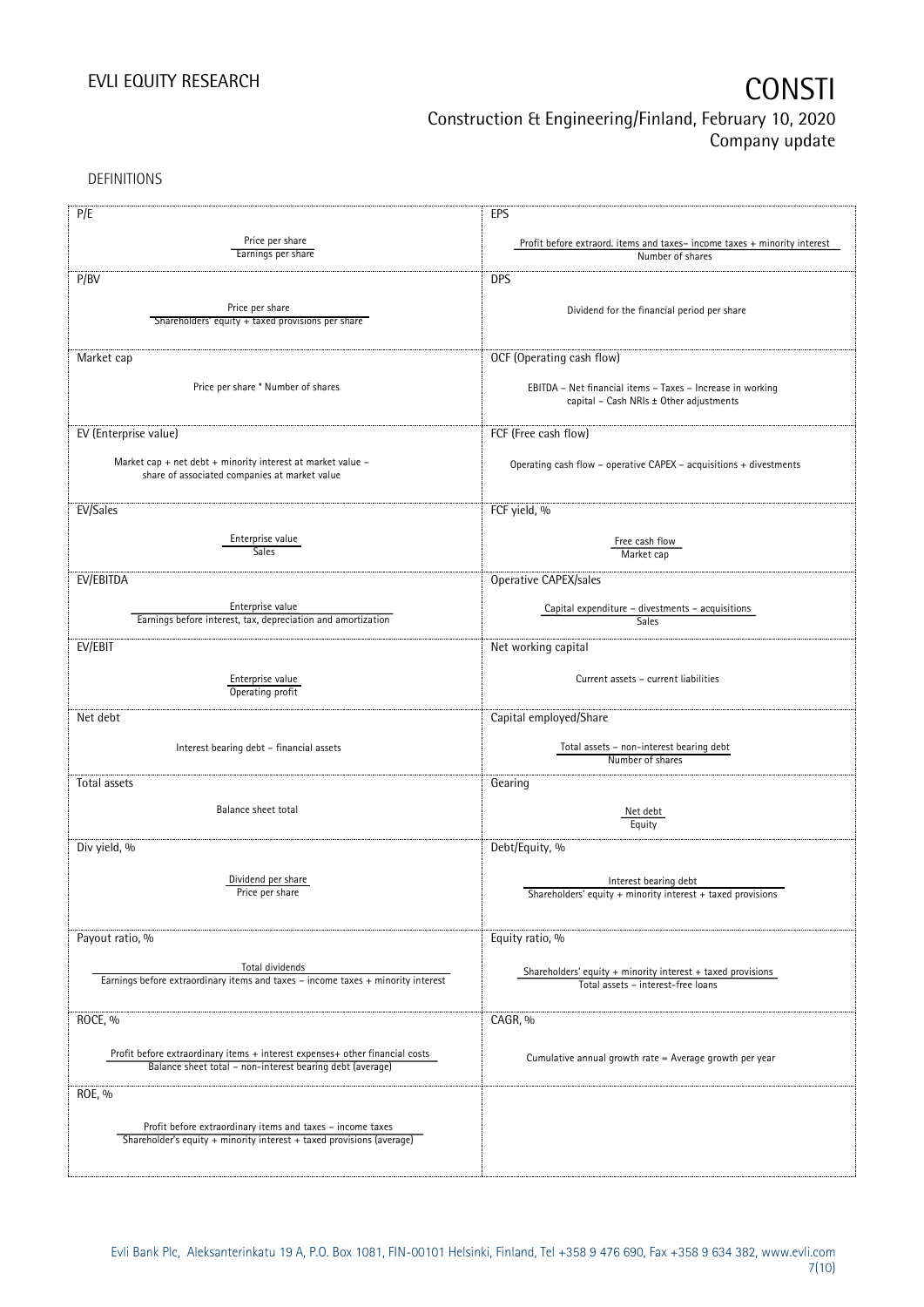### EVLI EQUITY RESEARCH **CONSTITUTE OF A CONSTITUTE OF A CONSTITUTE OF A CONSTITUTE OF A CONSTITUTE OF A CONSTITUTE** Construction & Engineering/Finland, February 10, 2020 Company update

#### Important Disclosures

Evli Research Partners Plc ("ERP") uses 12-month target prices. Target prices are defined by utilizing analytical techniques based on financial theory including (but not limited to) discounted cash flow analysis and comparative valuation. The selection of valuation methods depends on different circumstances. Target prices may be altered on the basis of new information coming to light in the underlying company or changes in interest rates, changes in foreign exchange rates, other securities prices or market indices or outlook for the aforementioned factors or other factors that may change the conditions of financial markets. Recommendations and changes by analysts are available at [Analysts' recommendations and ratings revisions](https://research.evli.com/JasperAllModels.action?authParam=key;461&authParam=x;G3rNagWrtf7K&authType=3). Investment recommendations are defined as follows: Target price compared to share price Recommendation < -10 % SELL  $-10 - (+10) \%$  HOL<br>  $> 10 \%$  BUY  $> 10\%$ ERP's investment recommendation of the analyzed company is updated at least 2 timer per year. 60% 53% 50% 39% 40% 30% 20% 8% 10%  $0%$ Hold Sell Buy

The graph above shows the distribution of ERP's recommendations of companies under coverage in 1st of February 2019. If recommendation is not given, it is not mentioned here.

#### Name(s) of the analyst(s): Salokivi

This research report has been prepared by Evli Research Partners Plc ("ERP" or "Evli Research"). ERP is a subsidiary of Evli Bank Plc. Production of the investment recommendation has been concluded on 10.2.2020, 8:15. This report has been published on 10.2.2020, 8:30.

None of the analysts contributing to this report, persons under their guardianship or corporations under their control have a position in the shares of the company or related securities.

The date and time for any price of financial instruments mentioned in the recommendation refer to the previous trading day's closing price(s) unless otherwise stated in the report.

Each analyst responsible for the content of this report assures that the expressed views accurately reflect the personal views of each analyst on the covered companies and securities. Each analyst assures that (s)he has not been, nor are or will be, receiving direct or indirect compensation related to the specific recommendations or views contained in this report.

Companies in the Evli Group, affiliates or staff of companies in the Evli Group, may perform services for, solicit business from, hold long or short positions in, or otherwise be interested in the investments (including derivatives) of any company mentioned in the publication or report.

Neither ERP nor any company within the Evli Group have managed or co-managed a public offering of the company's securities during the last 12 months prior to, received compensation for investment banking services from the company during the last 12 months prior to the publication of the research report.

ERP has signed an agreement with the issuer of the financial instruments mentioned in the recommendation, which includes production of research reports. This assignment has a limited economic and financial impact on ERP and/or Evli. Under the assignment ERP performs services including, but not limited to, arranging investor meetings or –events, investor relations communication advisory and production of research material.

ERP or another company within the Evli Group does not have an agreement with the company to perform market making or liquidity providing services.

For the prevention and avoidance of conflicts of interests with respect to this report, there is an information barrier (Chinese wall) between Investment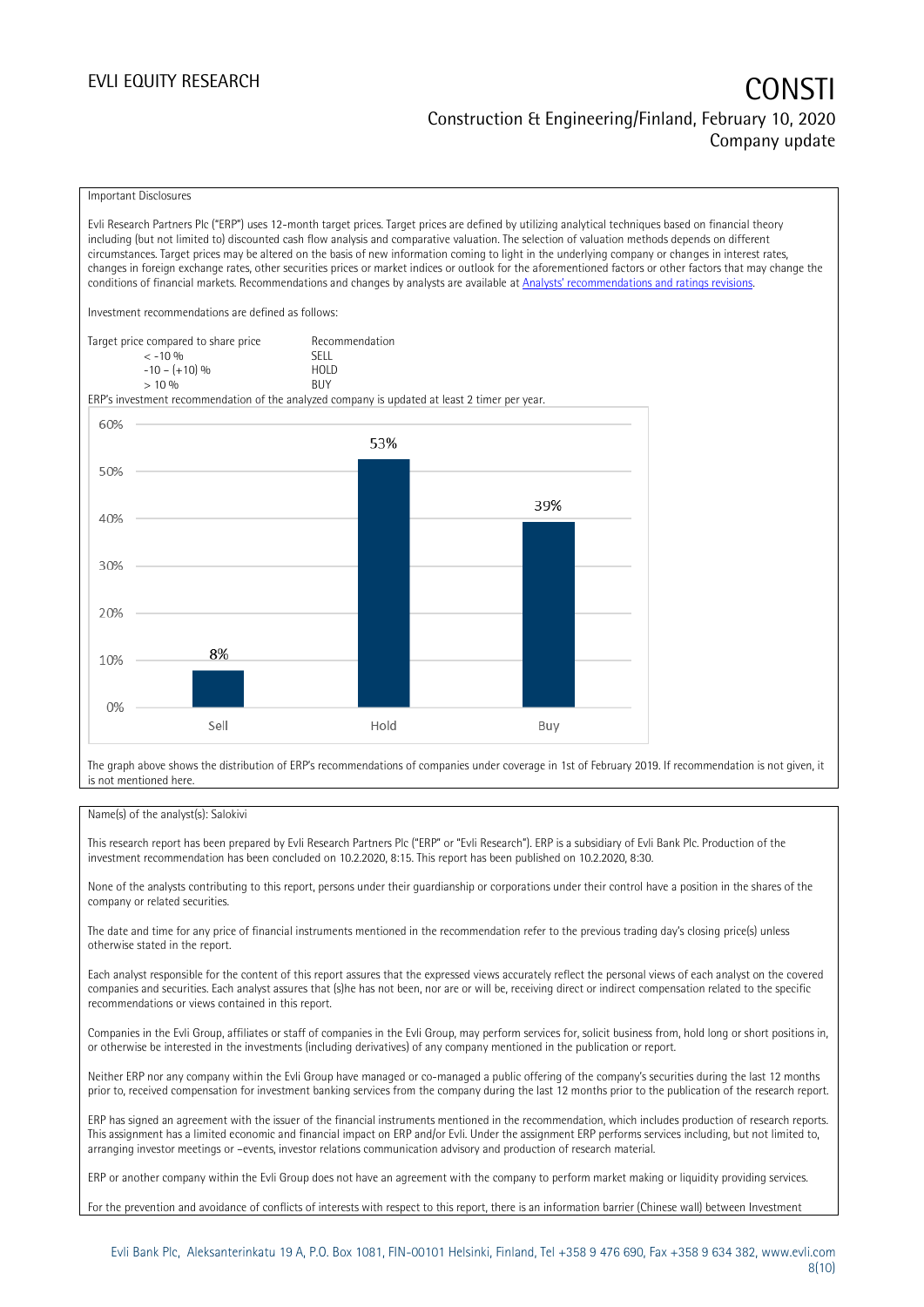### EVLI EQUITY RESEARCH **CONSTITUTE OF A CONSTITUTE OF A CONSTITUTE OF A CONSTITUTE OF A CONSTITUTE OF A CONSTITUTE** Construction & Engineering/Finland, February 10, 2020 Company update

Research and Corporate Finance units concerning unpublished investment banking services to the company. The remuneration of the analyst(s) is not tied directly or indirectly to investment banking transactions or other services performed by Evli Bank Plc or any company within Evli Group.

This report has been disclosed to the company prior to its dissemination. The company has not made any amendments to its contents. Selected portions of the report were provided to the company for fact checking purposes only.

This report is provided and intended for informational purposes only and may not be used or considered under any circumstances as an offer to sell or buy any securities or as advice to trade any securities.

This report is based on sources ERP considers to be correct and reliable. The sources include information providers Reuters and Bloomberg, stock-exchange releases from the companies and other company news, Statistics Finland and articles in newspapers and magazines. However, ERP does not guarantee the materialization, correctness, accuracy or completeness of the information, opinions, estimates or forecasts expressed or implied in the report. In addition, circumstantial changes may have an influence on opinions and estimates presented in this report. The opinions and estimates presented are valid at the moment of their publication and they can be changed without a separate announcement. Neither ERP nor any company within the Evli Group are responsible for amending, correcting or updating any information, opinions or estimates contained in this report. Neither ERP nor any company within the Evli Group will compensate any direct or consequential loss caused by or derived from the use of the information represented in this publication.

All information published in this report is for the original recipient's private and internal use only. ERP reserves all rights to the report. No part of this publication may be reproduced or transmitted in any form or by any means, electronic, mechanical, photocopying, recording or otherwise, or stored in any retrieval system of any nature, without the written permission of ERP.

This report or its copy may not be published or distributed in Australia, Canada, Hong Kong, Japan, New Zealand, Singapore or South Africa. The publication or distribution of this report in certain other jurisdictions may also be restricted by law. Persons into whose possession this report comes are required to inform themselves about and to observe any such restrictions.

Evli Bank Plc is not registered as a broker-dealer with the U. S. Securities and Exchange Commission ("SEC"), and it and its analysts are not subject to SEC rules on securities analysts' certification as to the currency of their views reflected in the research report. Evli Bank is not a member of the Financial Industry Regulatory Authority ("FINRA"). It and its securities analysts are not subject to FINRA's rules on Communications with the Public and Research Analysts and Research Reports and the attendant requirements for fairness, balance and disclosure of potential conflicts of interest. This research report is only being offered in U.S. by Auerbach Grayson & Company, LLC (Auerbach Grayson) to Major U.S. Institutional Investors and is not available to, and should not be used by, any U.S. person or entity that is not a Major U.S. Institutional Investor. Auerbach Grayson is a broker-dealer registered with the U.S. Securities and Exchange Commission and is a member of the FINRA. U.S. entities seeking more information about any of the issuers or securities discussed in this report should contact Auerbach Grayson. The securities of non-U.S. issuers may not be registered with or subject to SEC reporting and other requirements.

ERP is not a supervised entity but its parent company Evli Bank Plc is supervised by the Finnish Financial Supervision Authority.